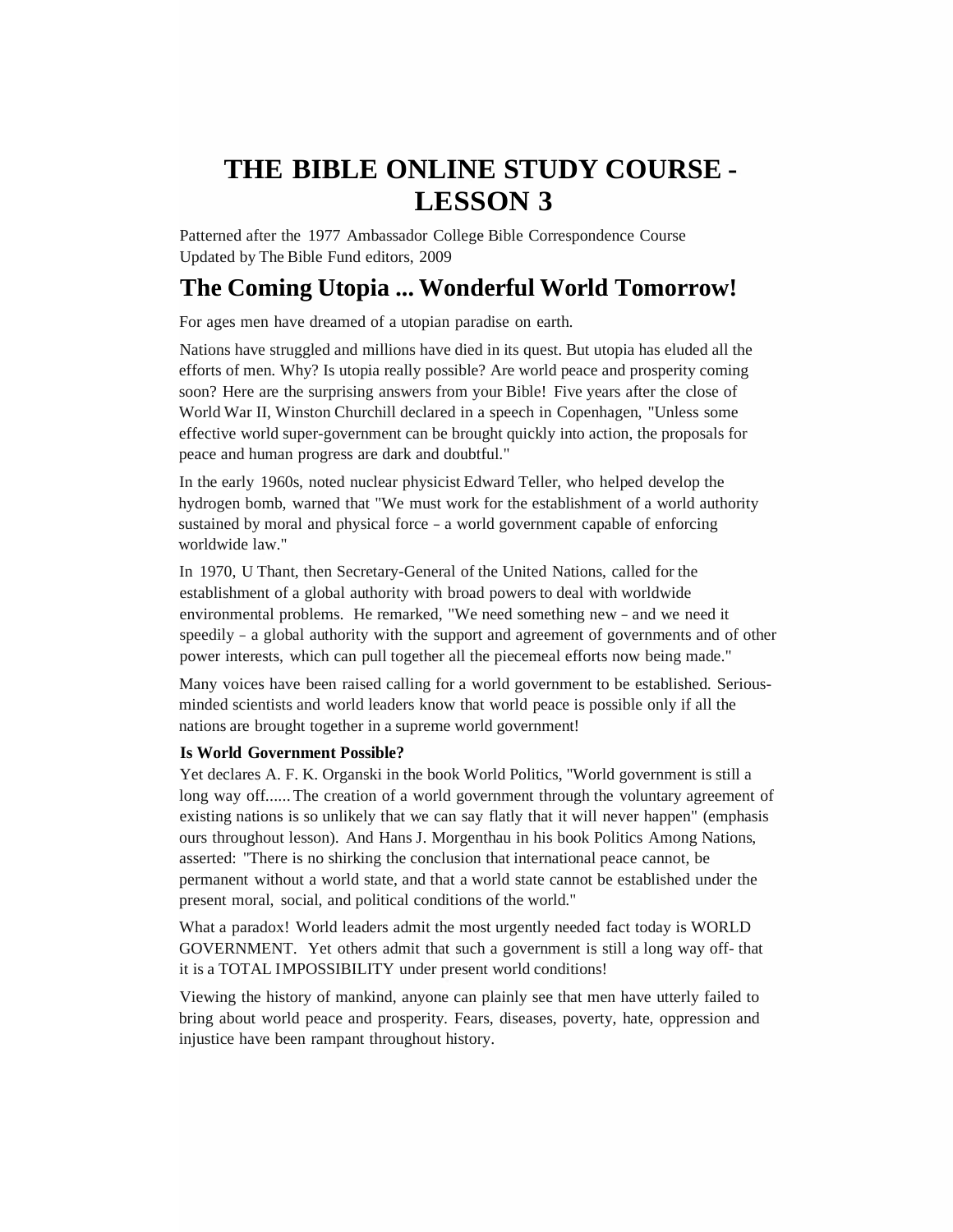What about it? Is world government impossible - an idle pipe dream of unrealistic optimists? Is the idea of a soon-coming UTOPIA on earth a hallucinatory fantasy - an absurd myth?

If our only hope lies in the efforts of men, then a utopia is NOT possible and there is no hope for the human race!

#### **God's World Government**

People today fail to recognize there is any power other than their own that can bring about a literal utopia on earth. What great power can, and will, do this?

GOD ALMIGHTY! He has the power and the wisdom to make utopia reality! This is the very message God sent Jesus Christ to proclaim to the world. It is the "Gospel" - the GOOD NEWS - that Christ will return with the power of God to give us universal peace and prosperity at last ! Few today understand that God has allotted mankind six thousand years in which to rule himself. During this time, He has kept hands off the affairs of men. He has allowed man to pursue the course that seems right to him (Proverbs 16:25). God has given man the opportunity to prove, by experience, the basic inadequacies of any form of human government - be it communism, fascism, socialism, or even democracy.

God is allowing the human race to prove to itselfthat NO human form of government can bring us world peace!

When Jesus Christ returns, He will establish the government of God on earth. Obedience to the laws of God will be taught throughout the world. And Christ's government will possess the power and the wisdom to enforce His laws. It will prevent the strong from enslaving the weak- true justice will be received by all.

Your Bibl e shows a literal UTOPIA is ahead! It will be a time of spiritual and physical rejuvenation - one thousand years of boundless peace and prosperity! And with the help of this lesson, God has made it possible for you to peer into the future through His prophecies so you can know what that wonderful world tomorrow will be like!

# **LESSON3**

#### **The World Ahead at Last**

The Bible tells us that under the leadership of Jesus Christ, God's government will produce a UTOPIAN PARADISE on earth. Beginning with the descendants of the children of Jacob, and using them as a model and example, God will rebuild and bless ALL nations! Let's study this exciting truth.

**1.** In the Bible, what does God specifically say regarding the descendants of Jacob? Isaiah 27:6; Ezekiel 36:8-11; Zechariah 8:7-8. Also read Amos 9:7-12.

**COMMENT:** After His return, Jesus Christ will lead the descendants of ancient Israel out of great tribulation and into the Holy Land where they will be resettled.

**2.** Will the devastated cities be rebuilt? Amos 9:14-15; Ezekiel 36:33-35. (Be sure to read all of chapter 36. Notice that when this regathering and rebuilding occurs, Israel will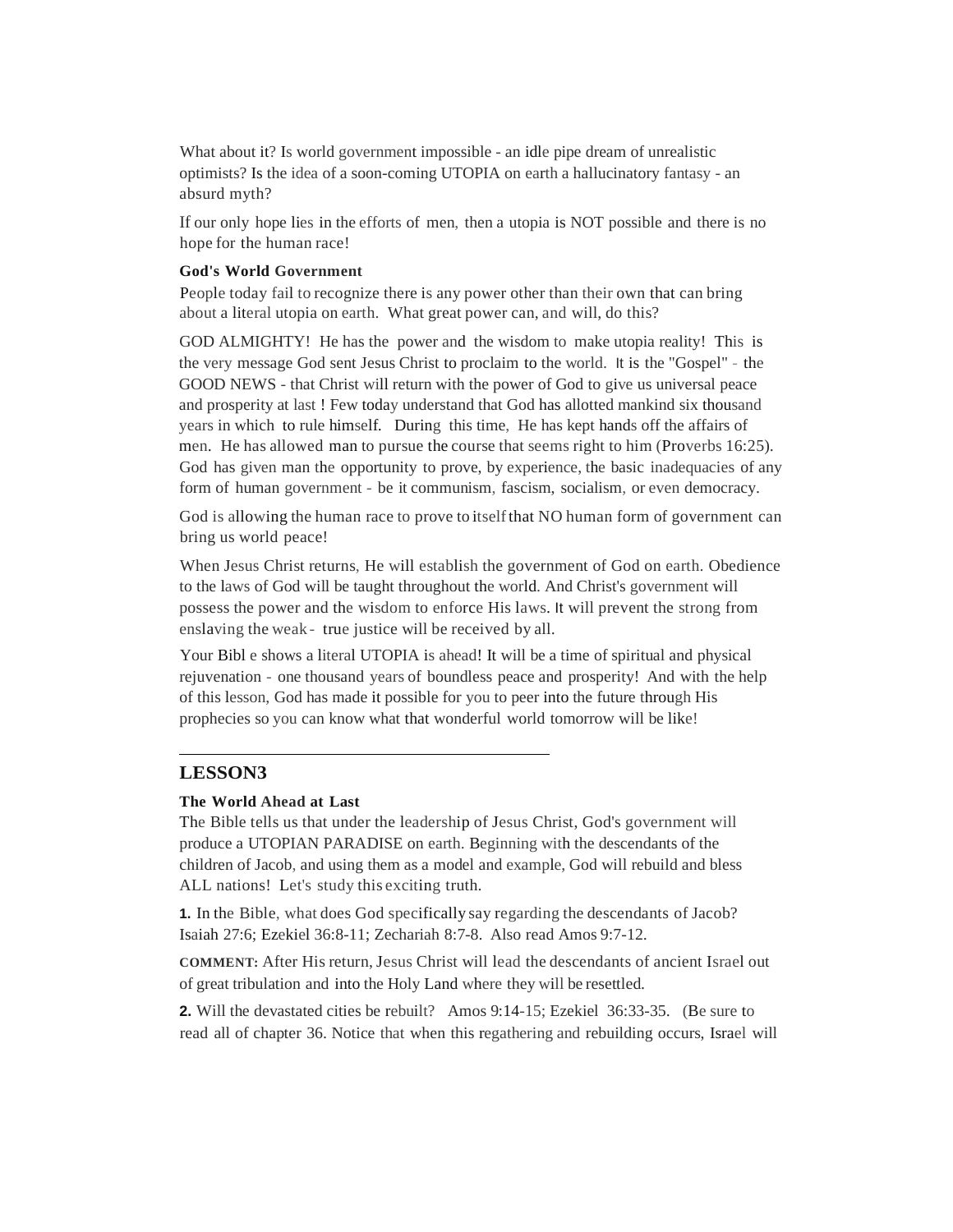never again practice heathen ways, or be removed or be in trouble or captivity again.) Will there be happiness in these cities? Jeremiah 33:10-14; Zechariah 8:4-5.

**COMMENT:** Today's vast pollution- laden, overpopulated metropolises are rampant, with racial tensions and every kind of evil. These conditions will not exist in tomorrow's cities. Cities in the Millennium will be decentralized. They will be small enough to promote healthy, happy family life, yet large enough for a proper balance between industry and those essentials which promote joyous living.

**3.** Will Christ make Jerusalem the capital of the ea rth - the world head-quarters of His government? Zechariah 8:3; Jeremiah 3:17. Will it be an example to the entire world? Isaiah 62:1-2, 7.

**COMMENT:** Being near the geographical center of the land surface of the earth, Jerusalem is the ideal focal point for world control. It will be rebuilt to absolute perfection. It will become the future MODELCITY- the pattern for cities throughout the world tomorrow.

**4.** Will the descendants of ancient Israel dwell in safety in their own land? Ezekiel 28:25-26. Will there be world peace? Isaiah 2:1-4; Micah 4:1-4.

**5.** Will God cause the laws of nature to function for the benefit of His people? Deuteronomy 28:12; Isaiah 41:18.

**COMMENT:** God originally promised to bestow great blessings upon ancient Israel if they would only obey Him (Leviticus 26; Deuteronomy 28). The Bible shows they disobeyed and were PUNISHED. In the Millennium, the descendants of ancient Israel will obey God and therefore will receive these tremendous blessings!

**6.** The Middle East is now a relatively barren region. Prophecies show, however, that after Christ returns it will see the most dramatic change of any land. Will the waste places become fertile, and will beautiful forests spread in the Millennium? Isaiah 41:14-20; 35:1-2, 7.

**COMMENT:** Can you imagine such a fabulous scene? Deserts becoming green, fertile gardens of trees, shrubs, bubbling springs and brooks; mountains brought low and made inhabitable.

Forests interspersed with cultivated fields will also cause the climate to become more healthful and invigorating. Lumber, becoming scarce today due to man's exploita tion, will again increase as the population increases, making it possible for all to have beautiful homes and furniture.

**7.** Will God transform"Zion" and the surrounding area into a place resembling the Garden of Eden? Isaiah 51:3.

**COMMENT:** Zion is a hill within the city of Jerusalem. It is the original area of the city called the "city of David". Since it will be the location of the capital city, "Zion" here represents the entire land of all the tribes of Israel.

#### **WILLAll Nations to Be Blessed?**

Prophecies show that the rest of the earth will share in the great prosperity Christ will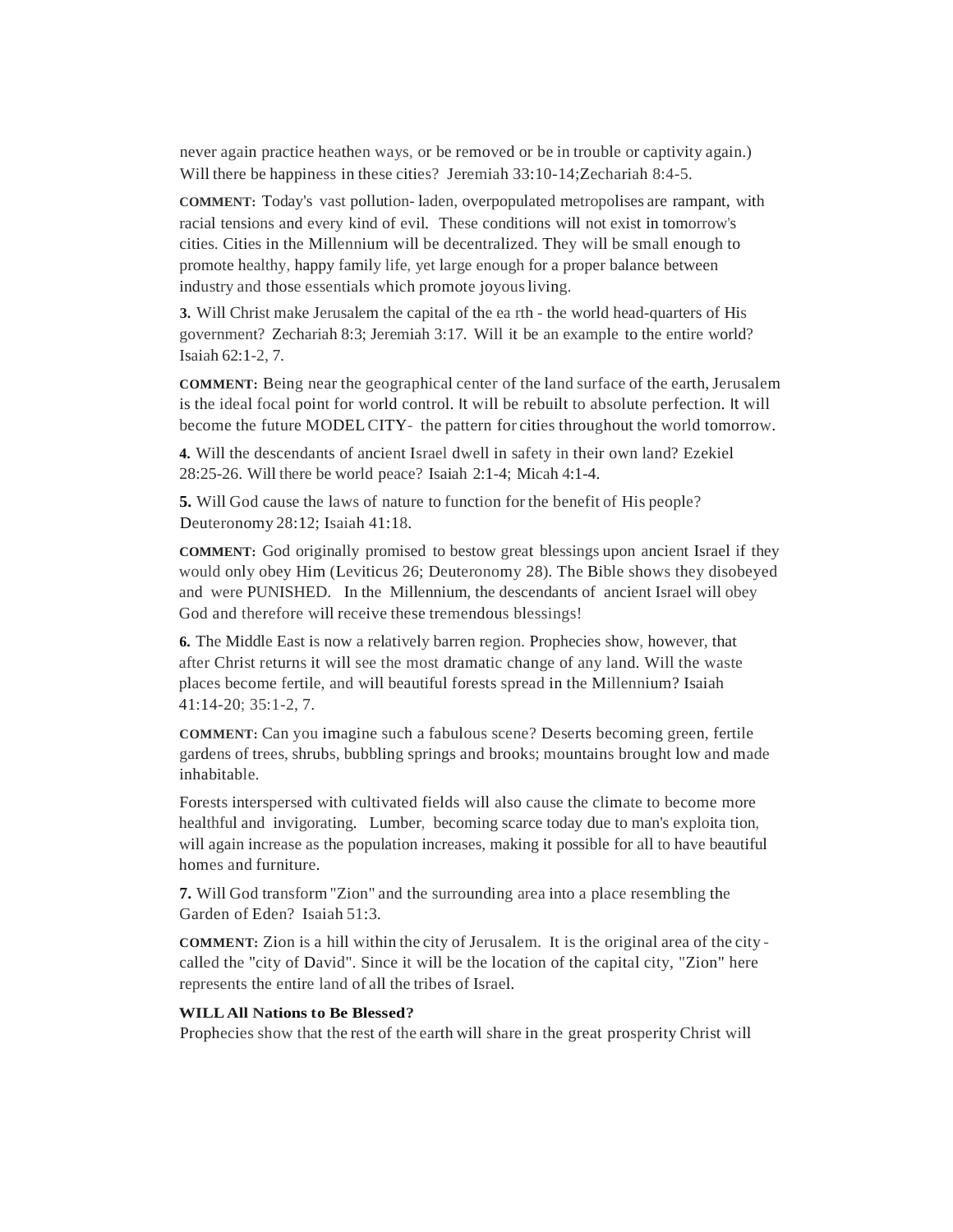bring to Jerusalem and the descendants of Jacob. The whole earth will undergo remarkable changes.

**1.** Will all nations become submissive - obedient - to Christ? Isaiah 2:1-3.

**2.** Since the Gentiles will obey Christ in the Millennium, will they belong to Him - be Hissubjects and servants? Romans 6:16.

3. Will the Gentiles therefore become Abraham's "children," spiritually speaking? Galatians 3:29. And what was promised to Abraham's physical descendants? Read both Leviticus 26:1-13 and Deuteronomy 28:1-14.

**COMMENT:** Ancient Israel was never able to claim all the blessings of Deuteronomy 28 and Leviticus 26 over long periods of time because the people were not faithful in their obedience to God. But with Christ ruling in the Millennium, all nations will be obedient and therefore will also partake of the tremendous blessings originally promised to the tribes of Israel.

#### **Language , Liberty and Superabundance**

One of the major barriers to mutual understanding and cooperation between peoples has been the language barrier. When men cannot understand one another, they can't freely exchange ideas, philosophies, concepts or opinions. Misunderstandings often lead to conflict.

Can you imagine what a world of ONE LANGUAGEwould be like? Think what a huge step forward it would be if people everywhere were liberated from the language barrier spoke and read and wrote the same language - were bound together in common understanding for the first time since the tower of Babel!

**1.** Will God give all the world ONE pure language so all can serve and worship **Him** with one accord? Zephaniah 3:9.

**COMMENT:** Man was once bound together by a common tongue. But he used his knowledge for EVIL - for an attempt to begin the very civilization that would have ended by DESTROYING ITSELF! (see Genesis 11). When God divided the languagesat the tower of Babel, He was merely forestalling that eventual time of world chaos which even now threatens the annihilation of humanity!

In the Millennium, with Christ as the supreme, all-powerful ruler, this danger will be eliminated. And so Jesus Christ will usher in an era of total literacyand total education by giving the world one pure language!

**2.** There will be a tremendous amount of reconstruction to be done in the Millennium. But how hard will this work seem after people are delivered from the suffering, sorrow and hard bondage of today's evil world? Isaiah 11:IO; 14:3. Will submiss ion to Christ and His laws bring the blessing of liberty and rest to the minds and bodies of mankind? Matthew 11:28-30.

**COMMENT:** God will make life enjoyable, comfortable and satisfying for people in the Millennium - as long as they continue to obey His laws. God's way of life truly is the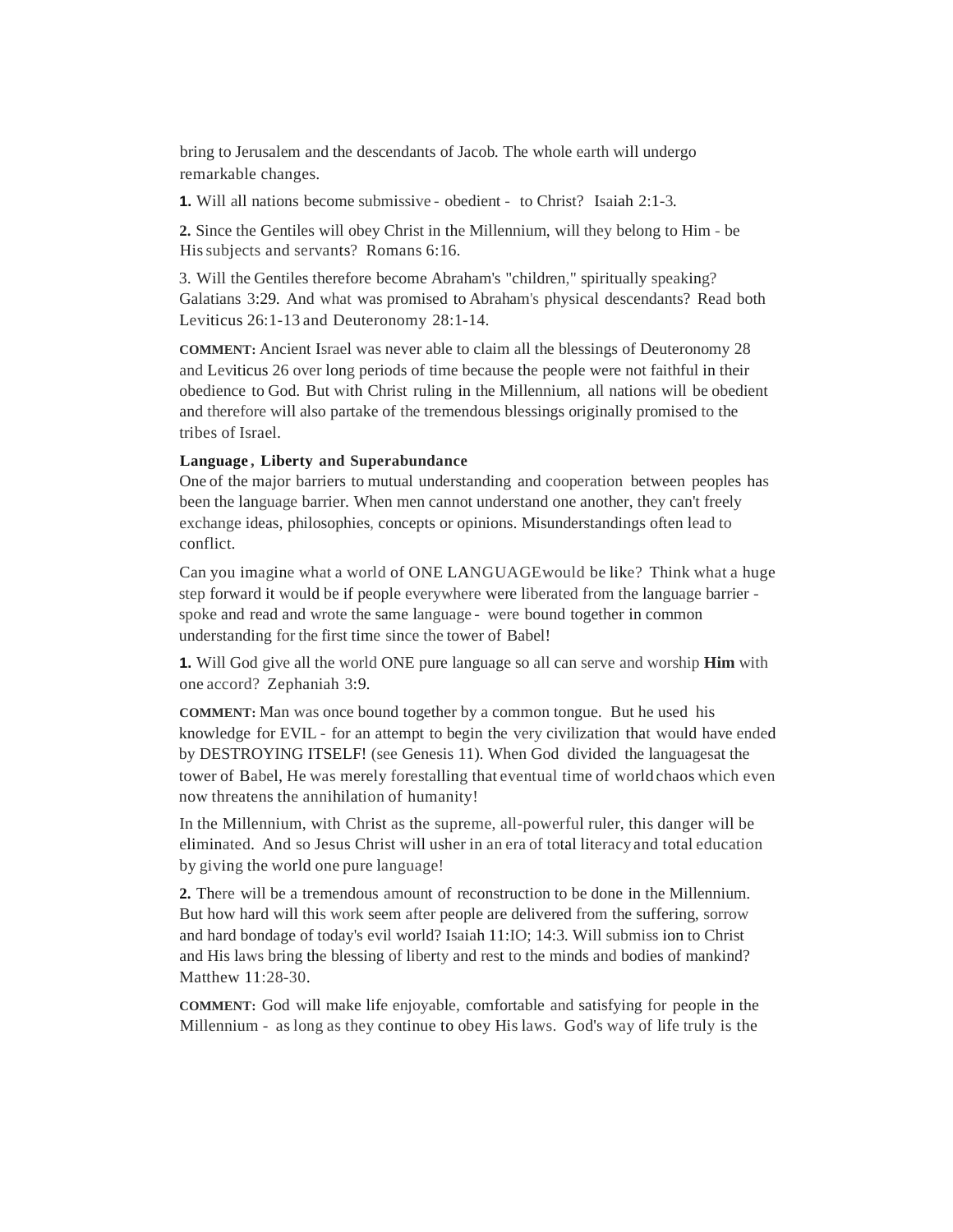way of LIBERTY - the way of FREEDOM from the drudgery and toil of the ways of this world. But mankind today is not convinced that it is. God is now letting man find out, by experience, how difficult his own ways really are!

**3.** Much is said today against private ownership of property.

Communists and socialists are particularly against it, partly because men have abused it. Does God think private ownership of property is wrong? Micah 4:4; Isaiah 62:8-9.

**COMMENT:** People will own their property in the Millennium. They will be liberated from governments which deprive them of the righteous rewards of their own toil! And God will not allow private ownership to be abused.

**4.** What about health in tomorrow's world? Will God also liberate man from sickness and disease? Isaiah 33:21-24; Jeremiah 30:17; Isaiah 35:3-6; 58:8.

**COMMENT:**The combined force of right education about true health and instant HEALING of all sicknesswill mean PERFECT HEALTH for everyone!

**5.** The agricultural wealth of a nation is generally the greatest physical asset it can possess. Today, most of the earth is unproductive - only about ten percent of the land surface is actually tillable. There are many deserts, mountainous regions and wildernesses. The exact opposite will be true in the utopia of tomorrow as God begins to bless the entire world! Will He cause the rains to fall at the right time? Ezekiel 34:26; Isaiah 30:23.

**COMMENT:** Farmers have had to gamble with the weather throughout the centuries. About the most thrilling news they could hear is that their work would always be successful - as long as they obey God.

**6.** Will there be great rejoicing over the abundance of crops God will bestow in the wonderful world tomorrow? Jeremiah 31:12. Will there actually be a superabundance of food? Amos 9:13.

#### **The Great River**

**1.** What will happen when the feet of the returning Christ touch the Mount of Olives? Zechariah 14:4.

**2.** Will the great valley thus formed become the channel of a mighty river which will arise in Jerusalem? Verse 8. Will one half of this mighty river flow eastward toward the Dead Sea, and the other half flow westward toward the Mediterranean Sea? Same verse.

**3.** Is the eastern channel of this river - in which "living waters" flow into the Dead Sea the same as the river described in Ezekiel 47:1-12? Does verse 8 show that when the fresh or "healing" water from this life-giving river begins to flow through the desert into the Dead Sea, the Dead Sea will then be able to support LIFE, thus being "healed"? Will it contain a great multitude offish? Verse 9. Will this river also give life to the barren places through which it flows? Verse 12.

**COMMENT:** The Dead Sea, 1286 feet below sea level, is the lowest spot on earth. Look at any map of the Holy Land and notice that the Jordan River constantly empties into the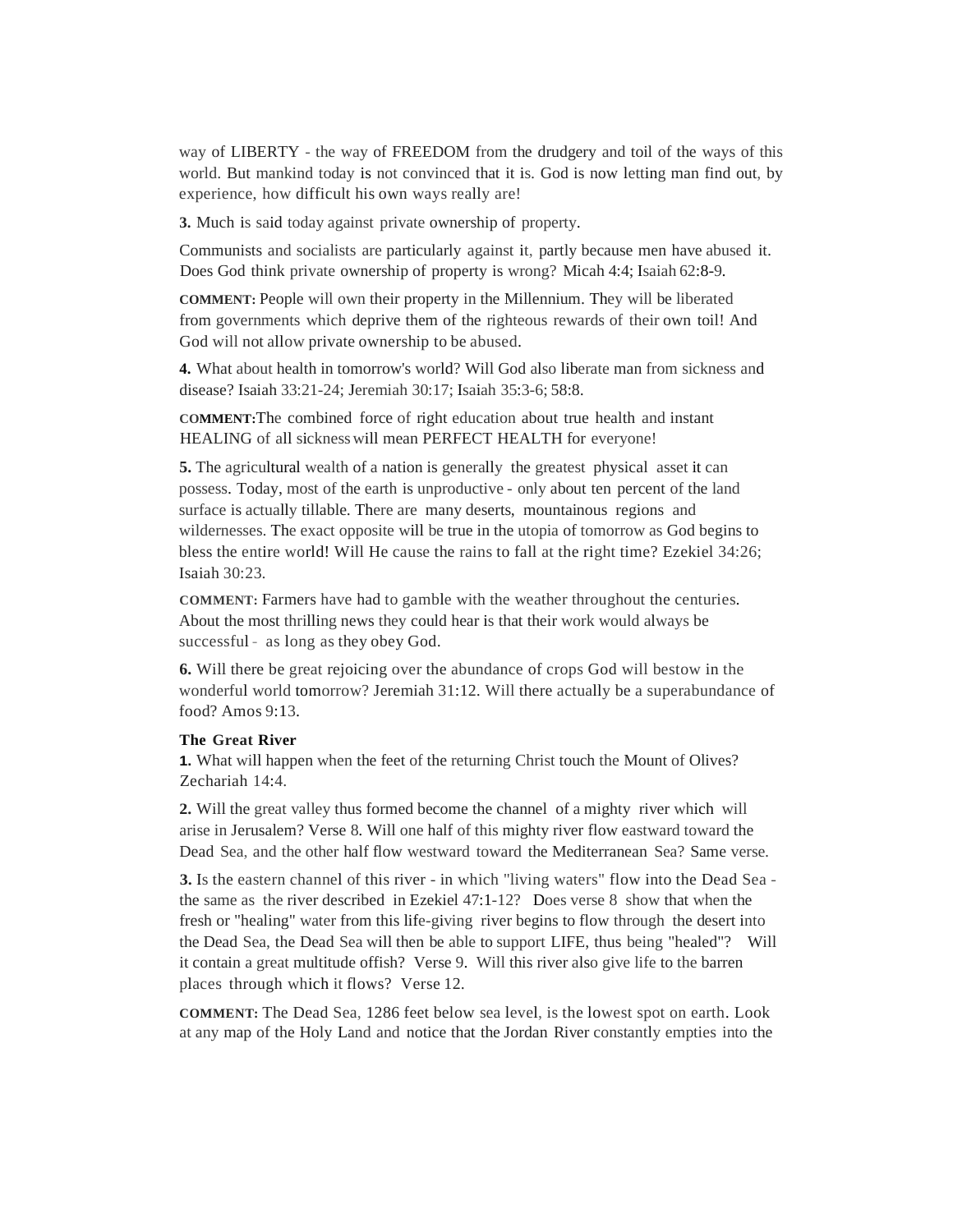northern extremity of the Dead Sea. Even though the Dead Sea has no outlet, the water level remains fairly constant. This is because hot weather causes the waters to evaporate at about the same rate water flows into the Dead Sea.

The water in this sea is so salty that no plant or marine life can survive in it. But when this new river - the river of "living waters" - begins to empty into the Dead Sea, its waters will rise until they overflow southward through the desert. The overflow will probably carry into the Gulf of Aqaba. Everywhere along the overflow area (except for certain salt swamps and marshes which shall be formed - verse 11) plant and fish life will multiply.

**4.** Does this river of "living waters" proceed from the spot where God's Temple will stand - from Christ's very throne? Ezekiel 47:1 and latter part of verse 12; Joel 3:18, last part. Is the Holy Spirit compared to "living waters"? John 4:10; 7:37-39. Then isn' t this river clearly a physical counterpart of God's Holy Spirit?

**COMMENT:** The Holy Spirit, like the physical river, will go forth from Jerusalem and will "heal" the mental and spiritual problems of mankind!

Clearly, the world tomorrow will be a utopian-paradise of peace, prosperity, and beauty! All nations will share in the great blessings of God. The whole world will be at peace. During that Millennial age, most of the earth's land surface will be cultivable. Beautiful forests, agricultural areas, fish-filled lakes and streams will be found all over the world with no more barren tundras, polluted rivers, ravaged landscapes, hostile deserts or waste places.

But how will such a world be ushered in? Exactly how will such vast changes come about?

Let's see what the Bible has to say about the way utopia will come, and who will be involved. Believe it or not, you can have a part in bringing about that wonderful world tomorrow!

# **The Coronation of THE KING IN THE WORLD AHEAD**

Consider for a moment what the angelic messenger said to Mary, the mother of Jesus: "Thou shalt conceive in thy womb, and bring forth a son, and shalt call his name JESUS. He shall be great ... and the Lord God shall give unto him the THRONE Of his father David: and he shall REIGN over the house of Jacob for ever; and of his kingdom there shall be no end" (Luke 1:31-33).

Notice also the account in John 18:37: "Pilate therefore said unto him, Art thou a king then? Jesus answered, Thou sayest that I am a king. To this end was I born, and for this cause came I into the world "

Jesus was born to rule and reign as King over all nations of the earth. Nearly 2000 years ago, Jesus qualified to become this world's ruler by conquering Satan the devil (Matthew 4:1-11). But He did not remove and replace Satan at that time. He was not crowned King while a human being (John 18:36). He was CRUCIFIED! Jesus was not to assume the responsibilities of His new office as world ruler at that time.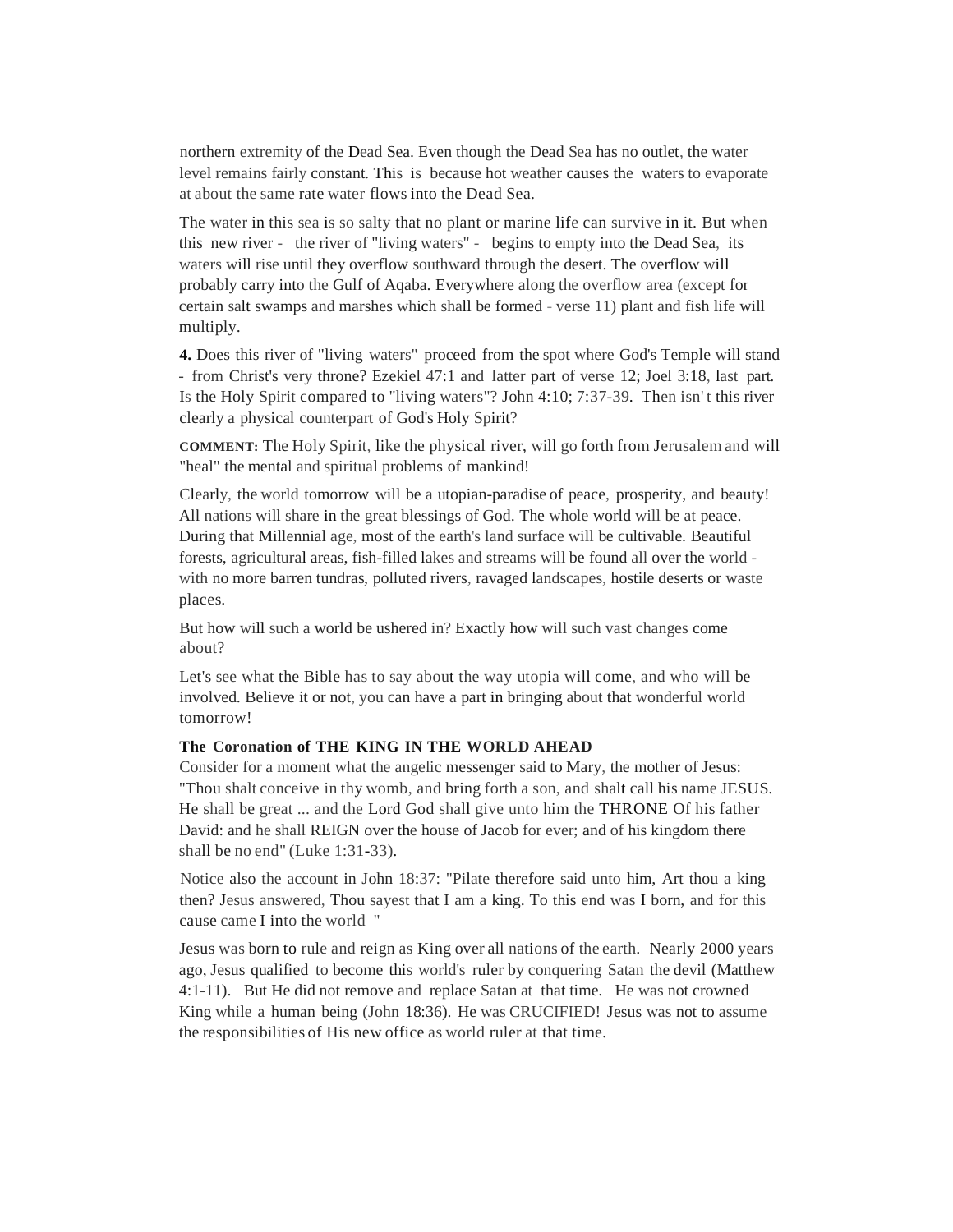When Jesus' disciples assumed the Kingdom of God would be set up in their day, He gave them a parable to explain when He would begin ruling the world.

**1.** According to this parable in Luke 19:12-17, where did Jesus go after His death to obtain the office of King and to receive the Kingdom? Did He go to Caesar at Rome? Did He go to the people to have them induct Him into office? Verse 12. Who only has the authority to make Jesus the "King of kings"? Romans 13:1.

**COMMENT:** Jesus was showing His disciples He would have to ascend to His Father in heaven (the "far country" in the parable of Luke 19) to receive authority to rule the nations.

**2.** After Jesus ascended to heaven and had been there for approximately sixty years, He revealed Himself to the Apostle John. Was there a crown on Jesus' head when John saw Him? Revelation 1:12-18. Doesn' t this indicate Jesus may not yet have been crowned after His arrival in heaven? What has Jesus been "crowned" with thus far? Hebrews 2:9

**3.** But will Jesus have been crowned by the time He returns? Revelation 14:14. What scripture describes Jesus' actual receiving of the Kingdom which He went to heaven to obtain? Daniel 7:13-14.

**COMMENT:** Here is depicted the actual coronation of Jesus Christ. The "Ancient of Days" is the heavenly Father. The title "Father" was not, used because Jesus had not yet been begotten as a human being when Daniel saw this vision.

Notice also that "one like the Son" appeared before the "Ancient of days" to receive the Kingdom. The Logos or "Word" (John 1:1) was like the Son of man. He was not yet born as a son, but since He would later become a son of man, He was, in Daniel's day, "like the Son of man" - the Jesus who was to be born of a human mother.

#### **Crowned "KING of Kings"**

**1.** How many great crowns will Jesus have? Revelation 14:14. But what about the "many" crowns" mentionedin Revelation 19:12?

COMMENT: Jesus will have only one great golden crown. That crown will designate Him as Supreme King over all nations - over all the world. The proper translation of Revelation 19:12 is: "And on his head are many diadems." Adiadem is a small crown or headband signifyin g royal office. The smaller crowns or diadems symbolize the lesser royal offices Jesus will hold.

**2.** What will Christ's official title be when He returns? Revelation 19 :16. But who are these other "kings"? Let's understand.

**3.** Are Christians also to receive everlast ing crowns - if they overcome? 1 Corinthians 9:25. Will those who qualify in this life rule over the nations as KINGS with Christ? Revelation 2:26-27; 3:21; 5:10; 20:4; Daniel 7:22, 27.

**4.** When do the "saints" - Christians - receive the reward of crowns and offices of rulership? 2 Timothy 4:8. Compare also Revelation 11:15, 18; 22:12 with Isaiah 40:10.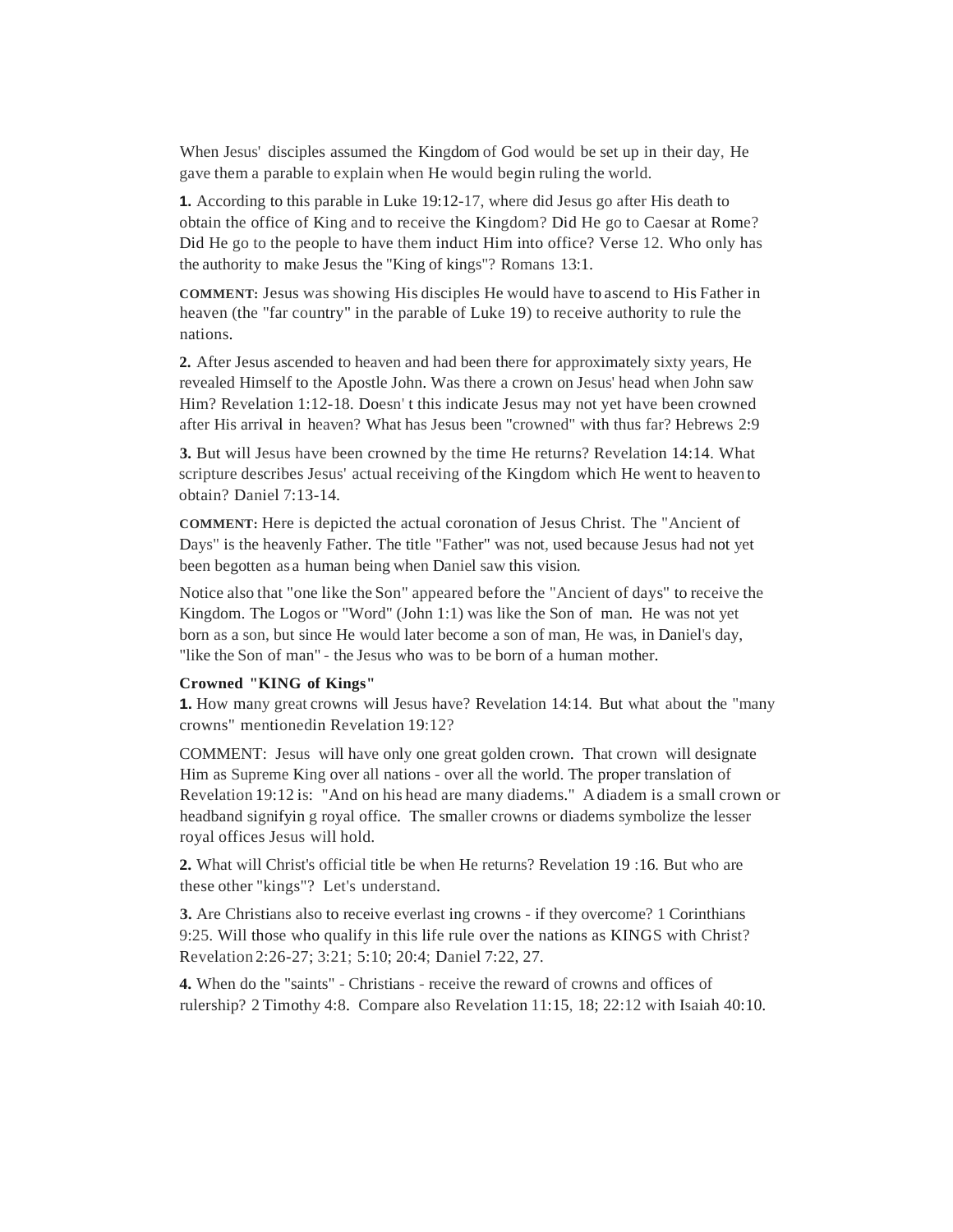**COMMENT:** Jesus went to heaven to be crowned by the Father. But one of the reasons Jesus will return to earth is to bring rewards of rulership to His resurrected saints!

**5.** What did Christ say would be the reward of those who manage wisely the abilities God has given them now? Luke 19:16-19.

**6.** Will the resurrected saints also be priests? Revelation 5:10; 20:6. And judges? Verse 4.

**COMMENT:** ResurrectedChristians will be kings and priests, and will judge among the peoples of the earth during the Millennium.

#### **Perfect, Powerful Government**

Christ's government will begin at Jerusalem, where His headquarters will be located (Jeremiah 3:17). As His rule spreads over the whole earth, all rebellious nations will be brought into line.

**1.** How will Christ deal with those nations which refuse to come to Jerusalem to worship God the way he commands? Zechariah 14:16-19.

**2.** What will be Christ's general policy for governing the nations? Revelation 12:5; 19:15. Note the words "rod of iron."

**COMMENT:** When God set His hand to save mankind, He will use a "rod of iron," symbolizing absolute authority. He will rule with power, and He will not hesitate to use it when necessary! Man, influenced by his old habits and attitudes fanned in this present evil world, must be held under cont rol until he learns his lesson and comes to see that God's way of living is best for all.

Jesus Christ will be in abso lute control of the earth, but He will rule with perfect justice and mercy, having once been human Himself (Hebrews 2:9-10; 4:15). He will at first literally have to FORCE men to be happy! He will impose His merciful rule on rebellious stiff-neckedmankind, and bring the world COMPULSORYJOY!

Although God will rule with power and authority, He does not intend to "cram His religion" down the throats of people. He will not force anyone to accept His truth in the sense of spiritual conversion - repentance, baptism, etc.

God is not a stern, cruel monster as some agnostics have falsely implied. God wants man at all times to be really happy! But God knows the only way to lasting happiness is obedience to His laws!

Gradually, as men obey God's laws they will wake up to the wisdom and justice of God's rule and will submit gladly to His authority, and a "rod of iron" will no longerbe necessary.

# **Re-education in the Millennium**

Speaking of the Millennial rule of Christ, the Bible declares: "The earth shall be full of the knowledge of the Lord, as the waters cover the sea" (Isaiah 11:9).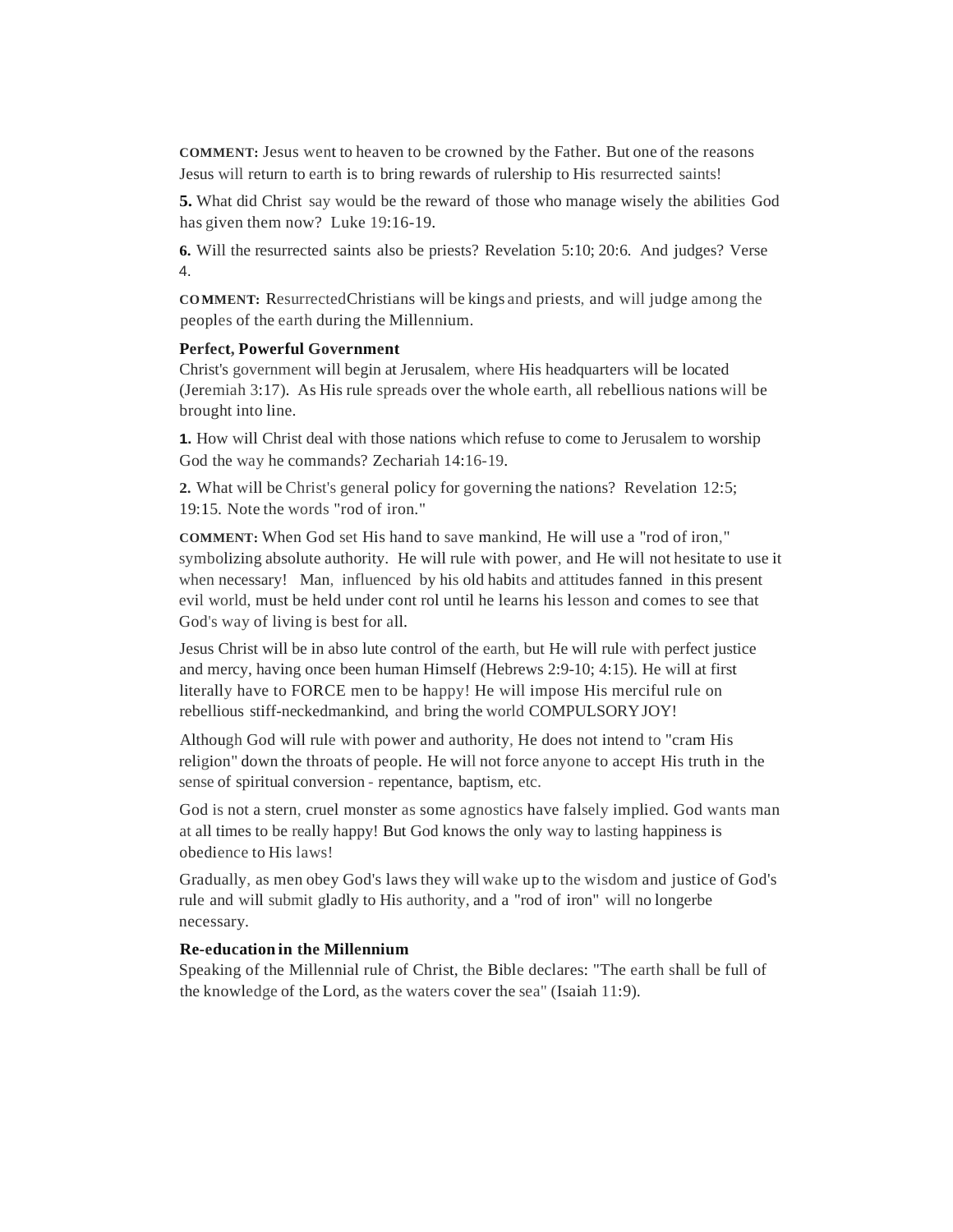During the Millennium God will TEACH mankind the laws that produce happiness. He will give each individual the CHOICE, after learning His laws and seeing the happiness they produce, of whether to obey God's laws or not. The vast majority of mankind will see God's way is truly best and will voluntarily choose to OBEY Him.

But before men can really choose they must clearly see the alternatives. They must be RE-EDUCATED so they can see through old prejudices and discern true values.

Education will play a vitally important role in the Millennium. A Gallup Poll once revealed that only two percent of Americans thought education is their most vital concern. But in the world tomorrowit will receive TOP PRIORITY! Exactly why is education so important? Let's understand.

**1.** Is faulty education, which has befogged the world's understanding, like a veil that hides the mind from truth? Isaiah 25:7.

**2.** Who is fundamentally responsible for deceiving the whole world? Revelation12:9. Doesn' t that make him the real author of wrong education? John 8:44. Will the devil be allowed to deceive the nations when Christ commences to re-educate the world? Revelation 20:1-3.

**3.** Has the devil deceived the nations largely by means of false religion - including false religions that PROFESS Christ, but DENY Him by their works? 2 Corinthians 11:13-15; Titus 1:16.

**4.** What kind of knowledge is most lacking in the world today? Is it spiritual knowledge? Hosea 4:6. What is the tragic result of this dearth of spiritual knowledge? Same verse.

# **What Is True Education?**

**1.** What does God think of the wisdom of the world? 1 Corinthians 3:19. Where does this world's wisdom lead? Proverbs 14:12.

**2.** But what is truth? John 17:17. What will truth do for people in the world tomorrow? John 8:31-32.

**COMMENT:** A common, but false, concept in the world today is that education should have nothing to do with a "way of life ." Many believe education should teach you only how to earn a living, but NOT how to live! Not so at Ambassador College. Here students are also taught to "recapture true values" from the FOUNDATION of knowledge - the Bible!

**3.** Do we have a written record that the true apostolic church preached God 's "way" of life? Acts 19:9, 23. Does the world approve of God's "way"? Acts 24:14.

**COMMENT:** God's way of life is the result ofright education. It is based upon the bedrock of TRUTH. But God's truth has been totally rejected by this world. The Bible has been completely disregarded by modem education!

**4.** The world is fast approaching a smashing climax which will shock people into a realization that something is radically wrong with our modem way of life. What will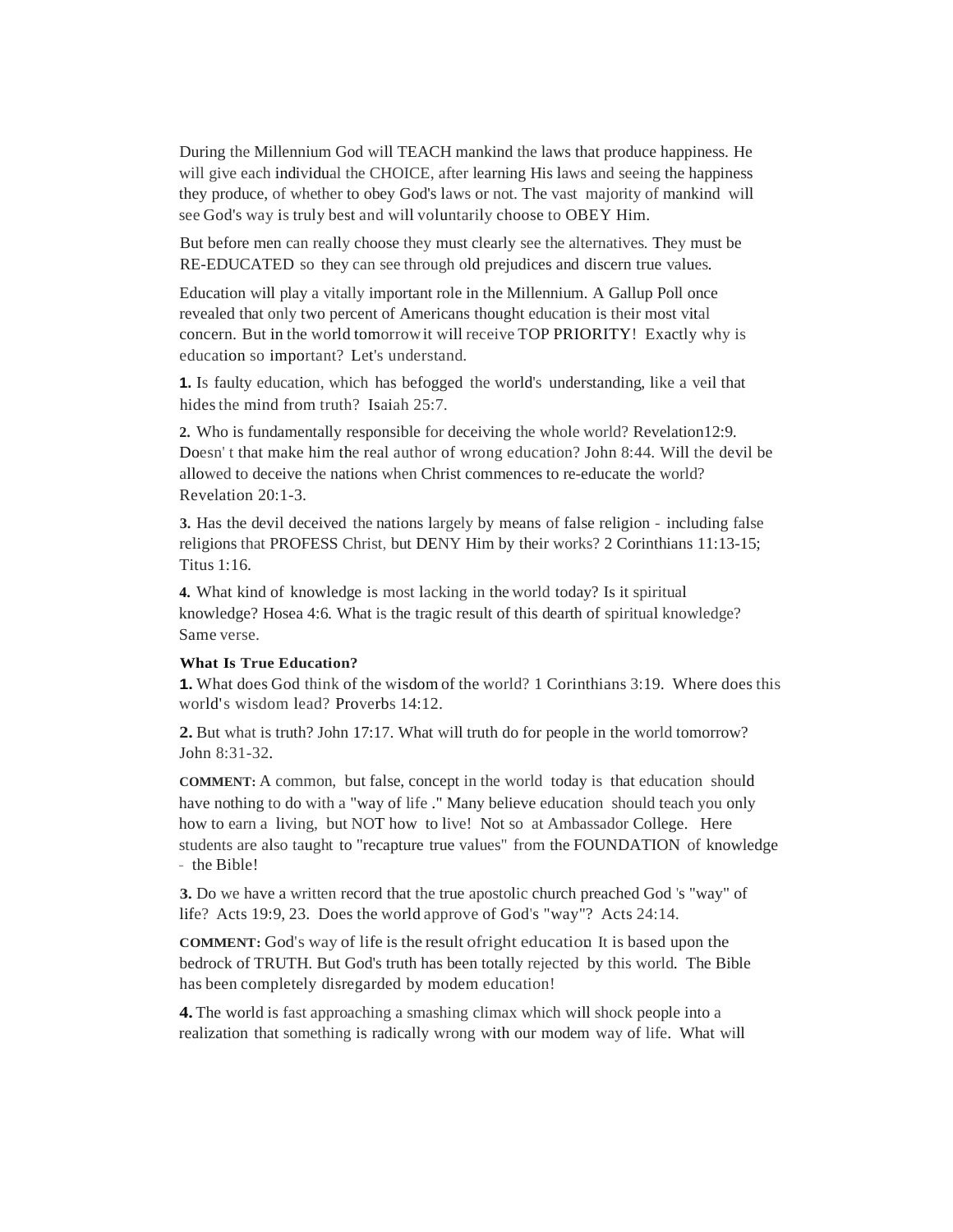people then acknowledge? Jeremiah 16:19. Would they desire to learn another way if their present way were better?

**COMMENT:** The people of this world have inherited lies from birth - profitless ideas that have been funneled into their unquestioning minds. As adults they continue accepting fallacies learned in childhood, and build their lives around biases and prejudices.

When Christ rescues the world from annihilation, people will acknowledge their ignorance - their lack of sound education. This confession of error is actually the first step toward "repentance"!

**5.** What does repentance really involve? Isaiah 55:6-9. Isn't it clearly turning from the wrong way one has been living? Verse 7.

**COMMENT:** Repentance clearly involves the forsaking of all wrong concepts about life we have always taken for granted without proof, and turning to God's truth!

**6.** Will re-education in the Millennium necessarily remold man's methods of doing business? 2 Corinthians 8:21. Will it remold the social order? 1 Peter 4:3-4. And all other phases of life in general? 1 Corinthians 10:31.

#### **God's System for Re-education**

The evils in the world today can be laid at the doorstep of false education. Many educators are finally waking up to the fact that our great universities have FAILED! They have been hotbeds of discontent, strife, revolt and sedition. This system of education obviously needs to be changed! What kind of system will replace it?

**1.** In addition to ruling as supreme King over all the nations, will Christ also be the supreme teacher? Isaiah 2:3; Psalm 25:8-10.

**COMMENT:** Christ will unite these two functions in Himself. How plain that in God's pattern for world rule, religion and government are not separate!

**2.** Under Christ, who will rule over the modern descendants of Jacob? Jeremiah 30:7-9. What did Jeremiah mean by "raise up"? 1 Corinthians 6:14. Will David be a prince over Israel? Ezekiel 34:23-24.

**COMMENT :** David will be resunected to rule over the physical descendants of ancient Israe l. His office will include the responsibility of TEACHING the people the laws of God.

**3.** Will the twelve apostles be placed over each of the twelve tribes oflsrael? Matthew 19:28. Will each apostle have a throne? Luke 22:29-30. Will they then TEACH the individual tribes ofl srael God's TRUTH? Matthew 28:19-20.

**COMMENT:** The apostles preached the gospel to the nations 1900 years ago, and God's Church is preaching it to the nations today. But think how much more all the nations and the whole earth will hear God's truth proclaimed during the Millennium!

**4.** Who else will rule and teach in the world tomorrow? Revelation 2:26; 5:IO.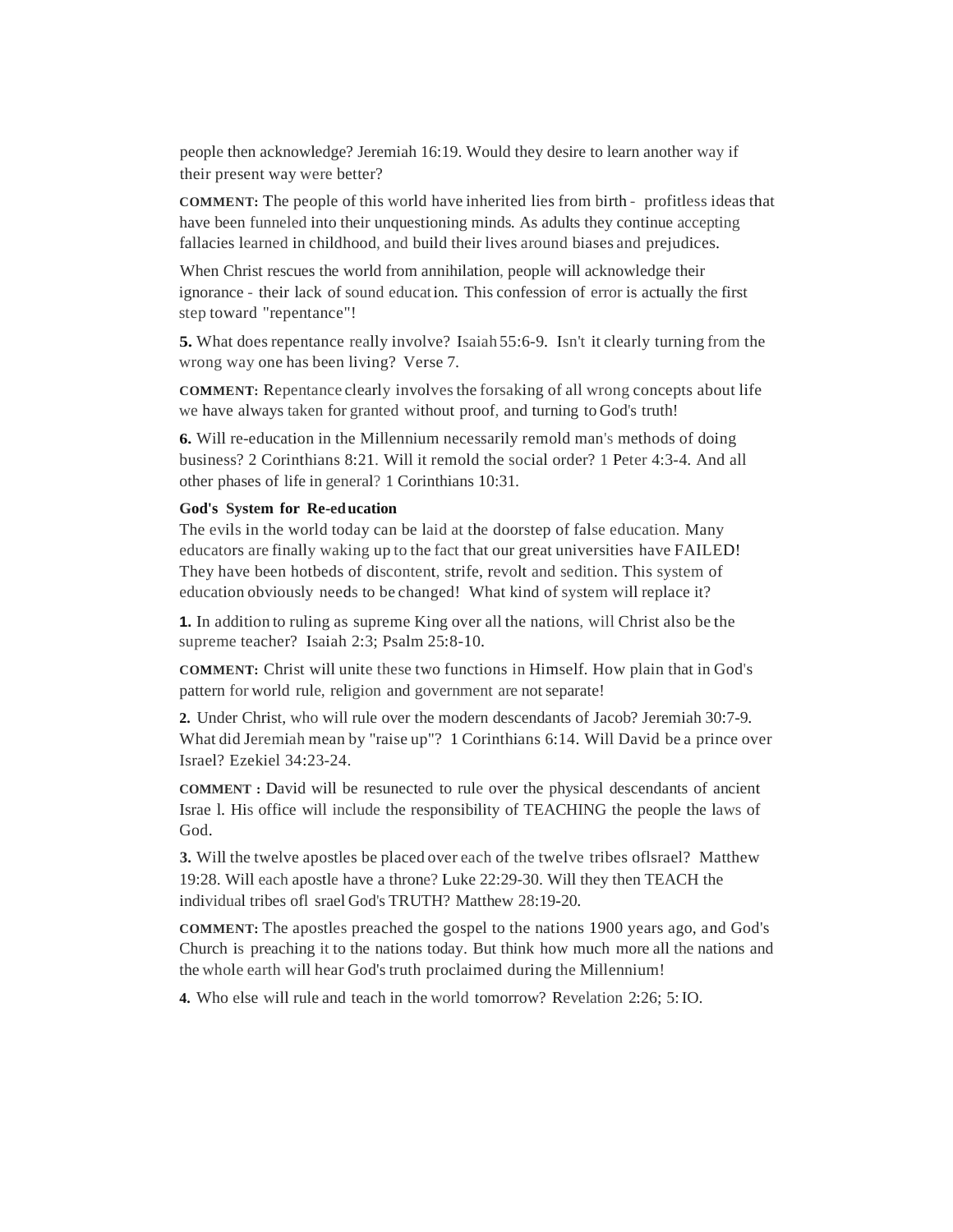**COMMENT:** The resurrected Christians mentioned in Revelation 5:1 are to be "priests" as well as kings. And the true function of a priest is to teach (Malachi 2:7).

When God intervenes in human affairs, it will not be left up to the people to vote in their own rulers or choose their own teachers. In the world tomorrow GOD will appoint His resurrected saints as the rulers and educators, and not lobbyists or other pressure groups will be able to corrupt them. They will teach the people all His laws and His statutes which are the way to peace, prosperity and happiness!

**5.** Will the resurrected saints be able to appear in a material body at will? Isaiah 30:20-21. What will they do? Verse 21.

**COMMENT:** In the world tomorrow. those now qualifying to rule under Christ will be ever-present and ever-ready to speak or act, both to teach and to nip in the bud any attempted act of disobedience.

Because they will be composed of spirit, they will be able to come and go as necessary, to pass through walls, or simply disappear, just as Christ was able to after His resurrection (John 20:17, 19, 25-27; Luke 24:31).

#### **Results of sweeping Education**

**1.** Will people come to see eye to eye asthey learn of God and His way? Isaiah 52:7-8. Will the whole world come to know His truth? Habakkuk 2:14; Isaiah11:9; Jeremiah 31:34. Will even those who grnmbled against God learn His truth? Isaiah 29:24.

**2.** Will the Egyptians "know the Lord" in that day? Isaiah 19:21. How will the Egyptians, as well as all other people, really come to know God? Isaiah 55:6-7; 1 John 2:3-4. Will Ethiopia also seek to gain the benefits of an obedient relationship with Christ? Psalms 68:31.

**COMMENT:** The nations near Israel spoken of in the Bible are types of all nations in the world tomorrow. All the nations of the world will learn that trne Christianity really pays!

**3.** Will Gentile rulers bring presents to Christ in acknowledgment of His educational and material benefits? Psalms 68:29. Upon what conditions has God always promised to shower great material prosperity? Malachi 3:10-12.

**COMMENT:** Obedience to God's laws is what will produce universal prosperity, peace and happiness in the world tomorrow! Isn't it plain that the basis ofright education is the knowledge of God and His laws?

#### **Will there be New Natures?**

**1.** Will God change the natures of animals in the Millennium? Isaiah 11:6-8; Hosea 2:18. Will all creatures be peaceful? Ezekiel 34:25.

**2.** In the Bible God speaks of the heart of man as being symbolic of his mind. What is man's heart - his mind - really like today? Jeremiah 17:9. Is man's mind naturally submissive to God and His law? Romans 8:7.

**3.** What does God say He will add to the minds of people in the Millennium to CHANGE the basic attitude of man? Ezekiel 36:26-27; Jeremiah 31:33.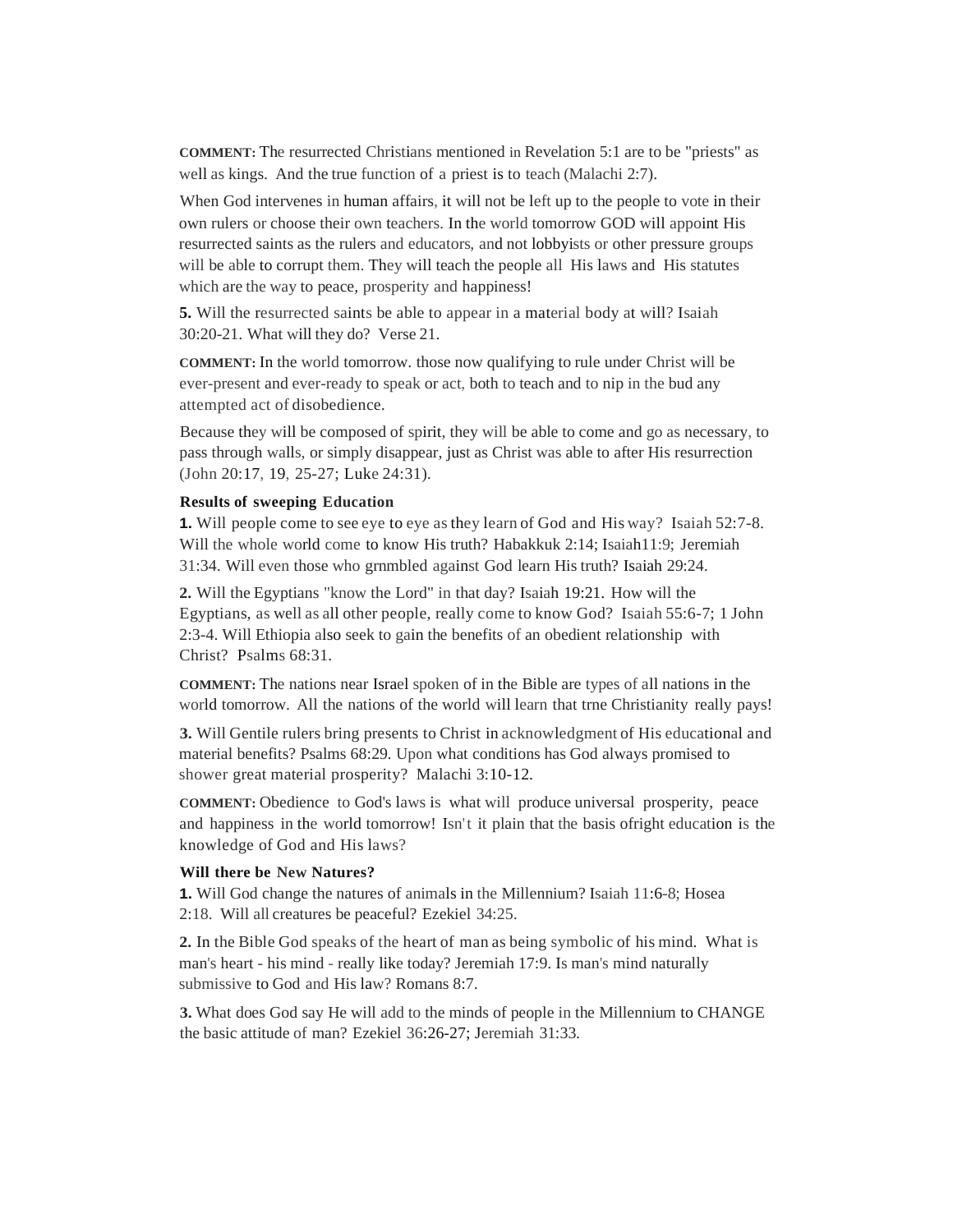**COMMENT:** As God is going to change the lion's inborn desire for flesh food to an appetite for vegetation and is going to give peaceful natures to all other creatures, so He will make a truly marvelous and miraculous CHANGE in man's hostile mind. This change in the mind will be brought about by repentance and the receiving of God's HOLY Spirit! This is what will actually make the wonderful world tomorrow a literal UTOPIA! By a miracle, God will place His very own nature of outgoing love within mankind (Romans 5:5). True love will thus be manifested in human beings through the Holy Spirit of God. People will then love their fellowmen and strive to make them happy!

It would requ ire a thick book to begin to describe the wonderful conditions which could prevail on this earth - and which will finally prevail when the human heart is HUMBLED, CONVERTED by the Holy Spirit - given the very nature of God! (2 Peter 1:4.)

# **God's Way BEST After All!**

Do you grasp the significance of what you have studied in your Bible with this lesson? God prophesied long ago of a time when He would cause this earth's inhabita nts to possess magnificent abundance. It is then that the world will wake up to a great truth that GOD'S WAY IS BEST AFTER ALL!

The time is almost here when "The LORD of hosts [shall] make unto all people a feast of fat things, a feast of wines on the lees, of fat things full of marrow, of wines on the lees well refined. And he will destroy in this mountain the face of the covering cast over all people, and the veil that is spread over all nations" - their spiritual blindness (Isaiah  $25:6-7$ ).

God will soon halt this world's mad plunge toward nuclear cosmoc ide. He will send Jesus Christ to intervene in world affairs and put down all rebellion. Then He and His saints will begin teaching the nations God's truth and His laws, His ways that bring blessings, prosperity, peace and happiness.

The utopian paradise which mankind has always longed for will finally be ushered in. Men will at long last WAKE UP! He will finally see through the veil of prejudices which have prevented he him from following the WAY which would bring them all of their true desires.

No one in that wonderful world tomorrow will be deceived as the vast majority of mankind today! There will be no devil around to lead people astray. ALL will know the TRUTH! There will be no more religious confusion. Eyes will be Opened to God's revealed truth. Humans will become TEACHABLE. People will start living God 's WAY - the way of outgoing concern for others - the way of TRUE VALUES - the way of PEACE, of HAPPINESS Of WELL-BEING, of JOY!

Crime, sickness, disease, and suffering will be GONE! Poverty and ignorance will be banished. SMILES will enlighten human faces - countenances will radiate with sparkling JOY! Wild animals will be tame. Air pollution, water pollution, soil pollution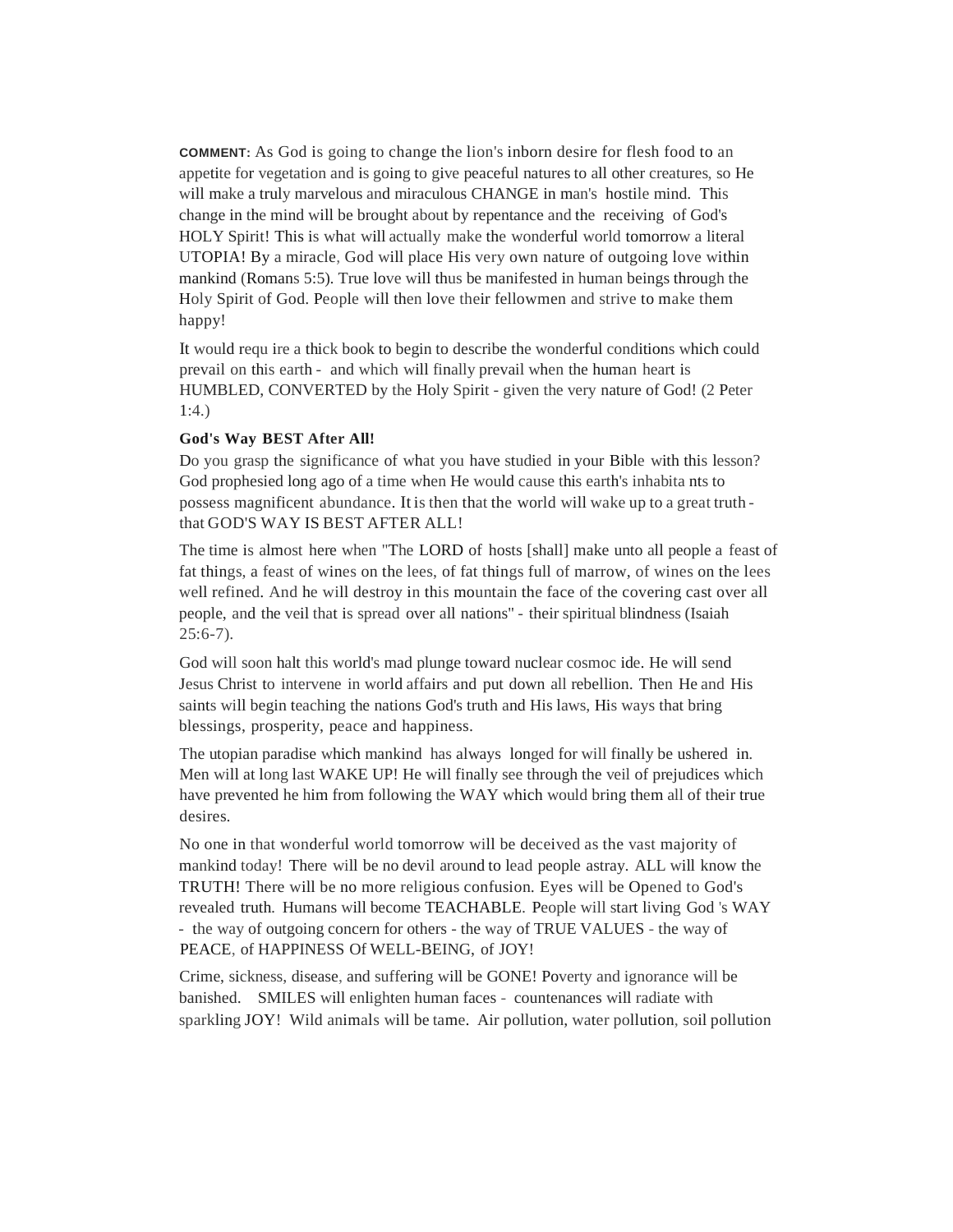will be no more! There will be crystal-pure water to drink; clean, crisp, pure air to breathe; rich fertile soil producing full-flavored foods where deserts once existed, producing full-flavored foods; and fantastic BEAUTY in flowers, shrubs, trees.

The millennial world will be filled with **HAPPY** people guided, helped, protected and ruled by Christ and the saints - and all human beings will learn that they, too, are called by God to inherit EVERLASTING LIFE in supreme happiness and thrilling Joy!

# WHAT A FABULOUS WORLD THAT WILL BE!

Although a utopian paradise is indeed imposs ible by the hands of men - although none of this world's governments can bring us true peace, prosperity and abundance -your Bible shows THE GREAT GOD OF HEAVEN AND EARTH CAN AND WILL PRODUCE UTOPIA ON EARTH... SOON! May God speed that glorious day!

# **MINIQUIZ - TEST YOUR MEMORY**

This quiz is designed to help you remember the important facts you learned in the lesson. You simpl y circle, or underline each correct answer. After you've finished, check your choices with the correct answers listed at the end of the test, and then rate yourself.

**1.** How will a "utopia" of world peace and prosperity finally become reality? A. By a wor ldwide revival in all churches . B. Through a strengthened NATO and UN. C. Only by the rnle of a divine world government. D. By men learning to control the weather and the population explosion.

**2.** The wonderful world tomorrow will A. have no cities. B. become reforested on a grand scale. C. not be very prosperous, except in God's model nation. D. lack rainfall in desert areas.

**3.** The life-giving stream which will flow east and west from Jernsalem A. symbolizes the tears Jesus shed over Jerusalem. B. will not literally exist. C. will quickly be swallowed up and lost in the southern desert. D. symbolizes the "healing" of the nations by God's Holy Spirit.

**4.** Jesus' actual coronation A. took place when He ascended to heaven. B. will take place before His second coming. C. takes place after He conquers all nations. D. took place when He conquered the devil.

**5.** As "King of kings," how many great crowns will Jesus have? A. Three: for heaven, hell and earth. B. Seven. C. One. D. Many.

**6.** When will the "saints" receive their crowns? A. After they prove their ability to rnle the nations. B. At the "rapture." C. After Jesus has conquered, completely reorganized and rebuilt this world, and solved its problems. D. At Christ's return.

7. David will A. re main dead in his grave during the Millennium B. rnle as king over the descendants of Jacob in the Millennium. C. rule over the Gentiles. D. have less authority over Israel than the twelve apostles.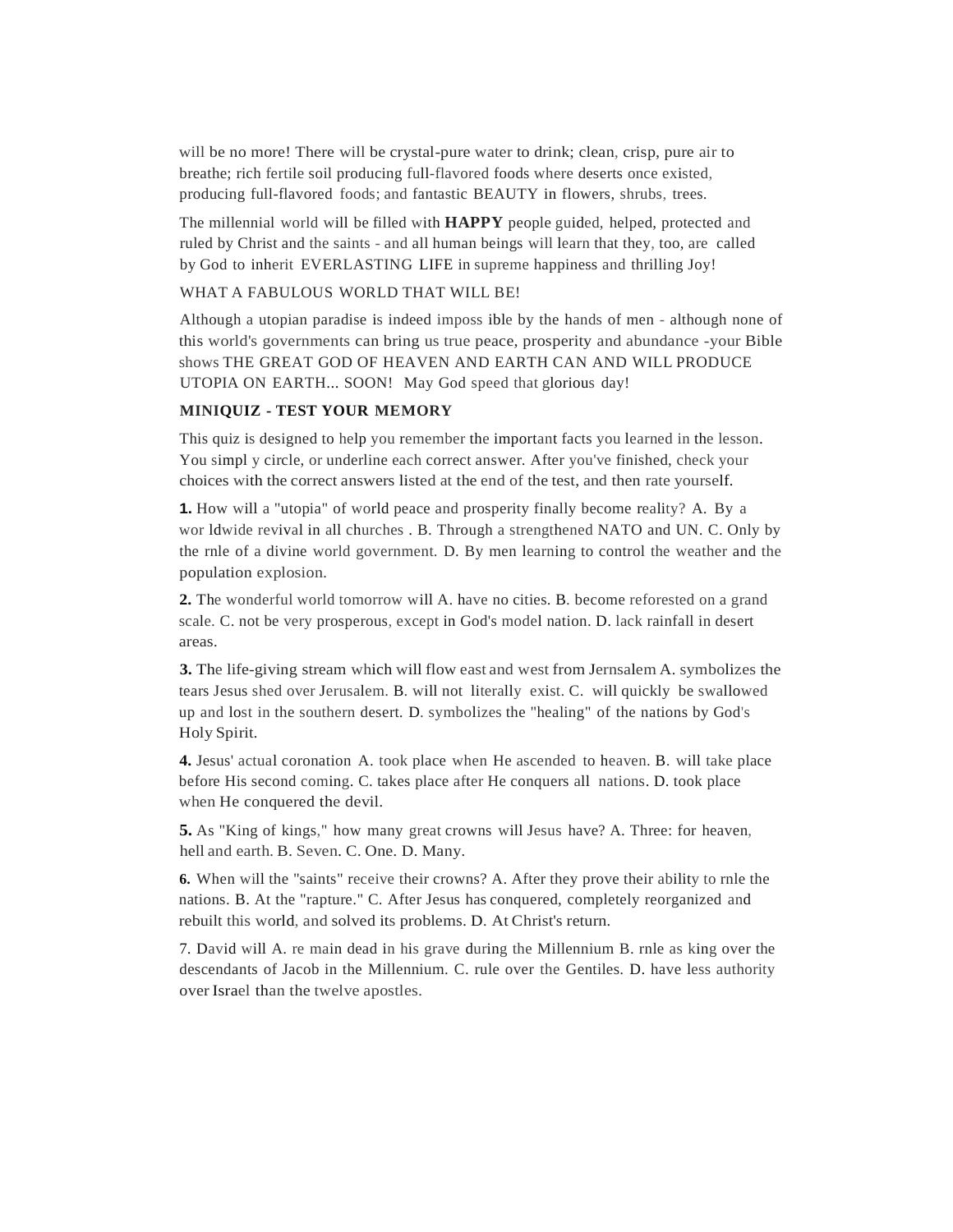**8.** In the Millennium,Christ will A. govern gently at all times. B. never deal severely with the rebellious C. not be concerned about education. D. teach mankind God's way of life.

**9.** The goal of Christ's re-education program will primarily be to A refonn the economic system. B. teach man how to fulfill his democratic responsibility. C. remold the social life of the community. D. develop the whole character of man - perfect his physical, mental, emotional and spiritual life.

**10.** The most important change destined to occur in tomorrow's world will be in A. man's hostile attitude. B. the nature of animals. C. the weather. D. the languages.

# **TRUE OR FALSE**

**11.** The one problem today that will continue on over into the world tomorrow will be the multiplicity and corruption of languages and dialects. **T F**

**12.** In the Millennium, work will seem like rest compared to the suffering, sorrow and hard bondage of this world's ways. **T F**

**13.** Resurrected "saints" - Christians - will be"priests,"as well as "kings" under Christ. **T F**

**14.** False educat ion is an unfortunate curse, but thankfully it does not enslave mankind. **T F**

**15.** The Millenniumwill become a literal utopia because man's efforts will finally make it so. **T F**

# **MATCHING**

Draw a line from each numbered phrase to the correctly related lettered phrase.

| 16. Utopia          | A Myth                    |  |
|---------------------|---------------------------|--|
|                     | B. An impossibility       |  |
| 17. God's law       | C. Changes man's attitude |  |
|                     | D. Never rebuilt          |  |
| 18. Great river     | E. Future world capital   |  |
|                     | F. Way to blessings       |  |
| 19. Jerusalem       | G. The Nile               |  |
|                     | H. "Heals" the Dead Sea   |  |
| 20. The Holy Spirit | I. Coming soon on earth.  |  |
|                     | J. Produced by science    |  |

# **ANSWERS TO QUIZ**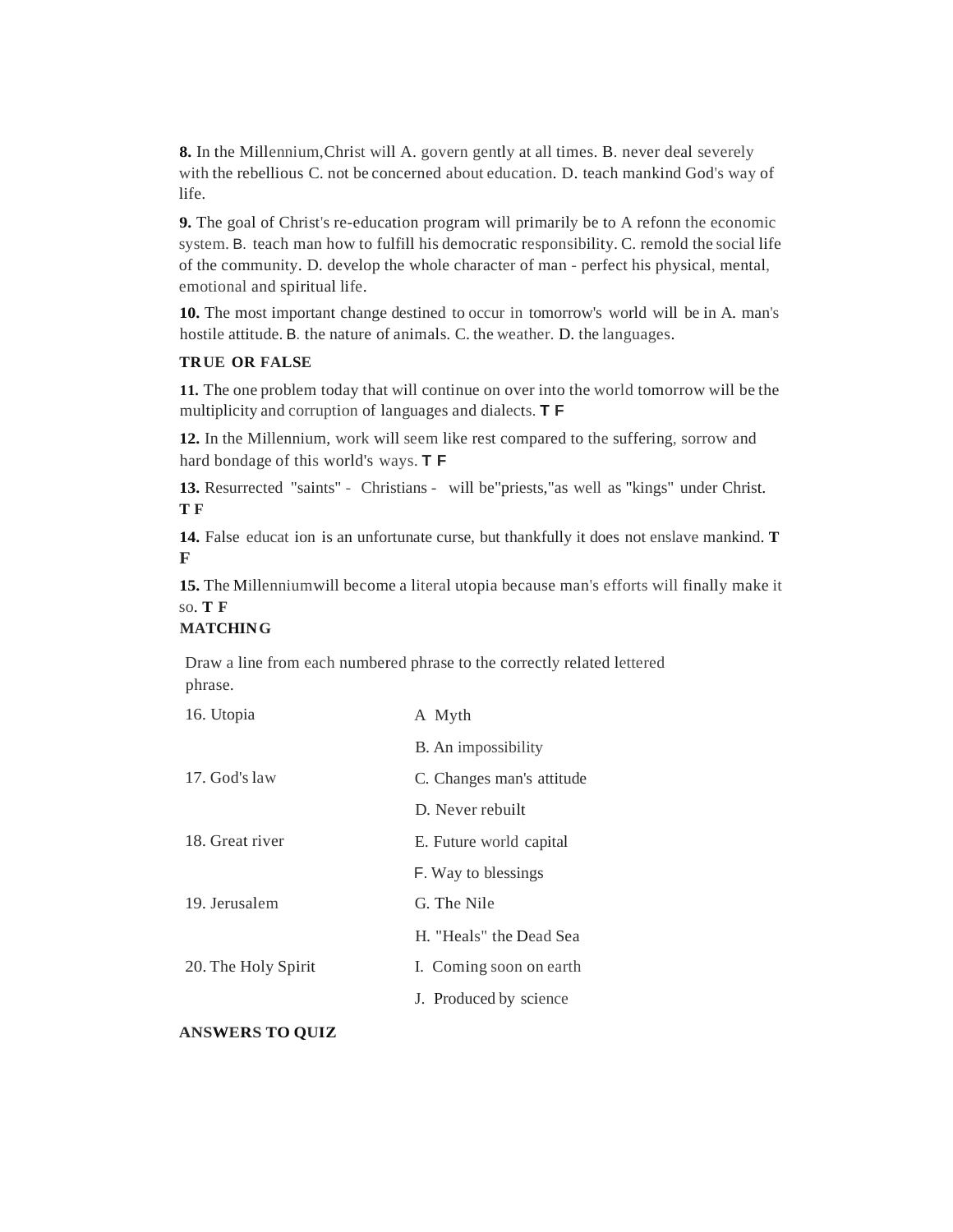Rate Yourself

|                   |  |      | $1 - C$ 5 - C 9 - D 13 - T 17 - F |  |
|-------------------|--|------|-----------------------------------|--|
|                   |  |      | $2 - B$ 6-D 10-A 14-F 18-H        |  |
|                   |  |      | $3-D$ 7-B 11-F 15-F 19-E          |  |
|                   |  |      | 4-B 8-D 12-T 16-I 20-C            |  |
| 13 - 15 Correct   |  |      | Fair                              |  |
| 16 - 18 Correct   |  | Good |                                   |  |
| $19 - 20$ Correct |  |      | Excellent                         |  |

# **THE COMING UTOPIAWONDERFULWORLD TOMORROW! Test for Lesson 3**

- **1.** World peace is possible
- A. only if all the nations are brought together under a supreme world government.
- B. if Christ could be preached to all the nations.
- C. if the arms race were stopped.
- D. only through the United Nations.
- **2.** World government
- A. will never become a reality.
- B. is a total impossibility under present world conditions.
- C. is very possible under the present moral, social and political climate.
- D. is merely an absurd myth-an idle pipe dr eam of overly optimistic men.

**3.** How will a utopia of world peace and prosperity finally become reality?

A. By a worldwide revival in the churches.

- B. Through a greatly strengthened NATO and UN.
- C. By men deciding to cooperate with each other in all areas of life.

D. Only through the coming divine, all-powerfulgovernment of God administered by Jesus Christ.

- **4.** What is the "Millennium"?
- A. The period of time the saints will spend in heaven after being resurrected.
- B. The period of church rule in Europe during the Middle Ages.
- C. The 1000-year period of God's rule on earth beginning when Jesus Christ returns.
- D. A spiritual condition in the hearts of men.
- **5.** Cities in the Millennium
- A. will be rebuilt to God's specifications.
- B. have absolutely no industry.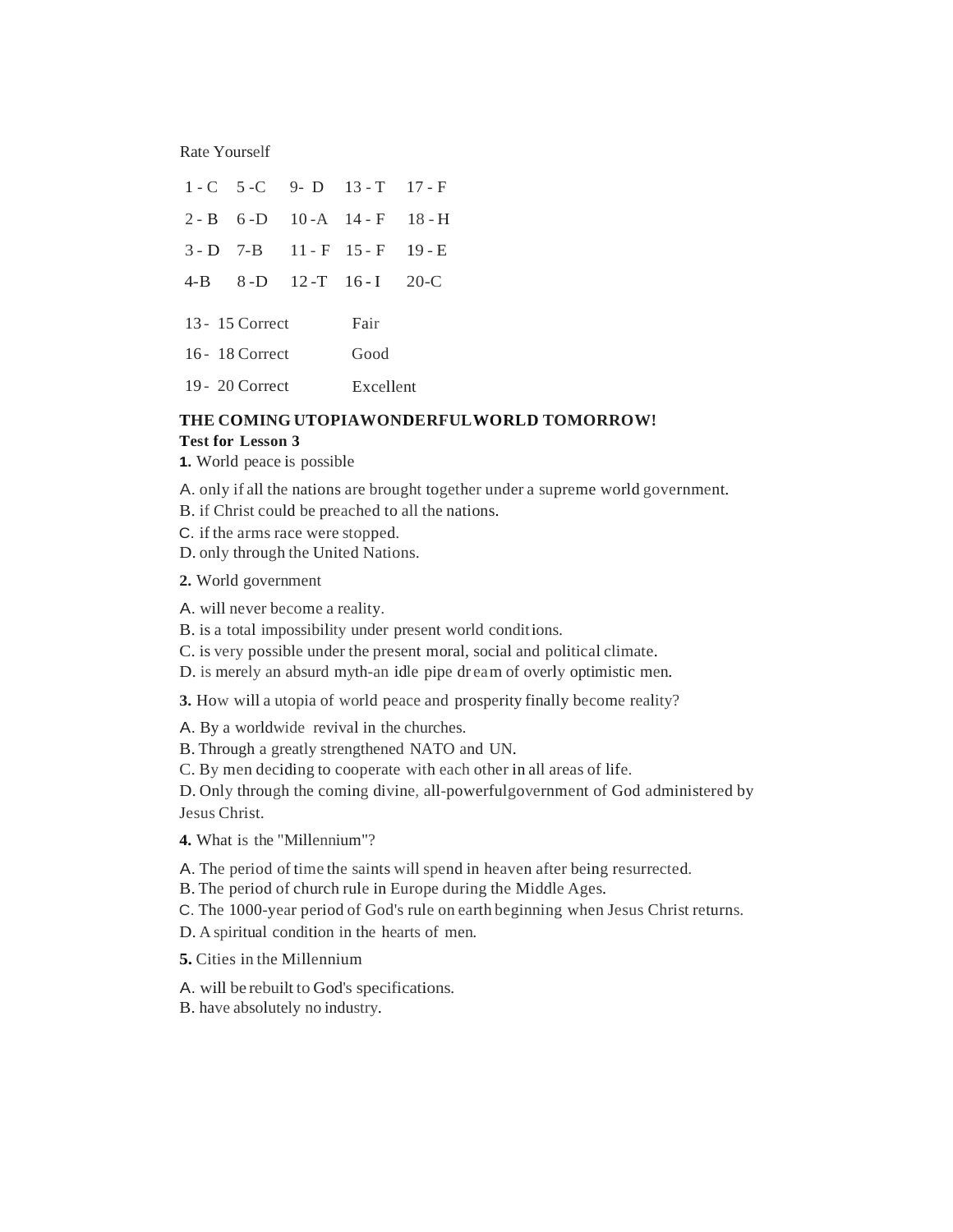C. be centralized and large as today.

D. be so decentralized they will seem like small villages.

6. Cities in the world tomorrow will

A. be much more spacious and liveable.

B. be built with family life in mind.

C. be safe to walk in at night.

D. All of the above.

7. Which of the following will NOT be true in the wonderful world tomorrow?

A. The whole earth will undergo remarkable changes.

B. The earth will remain as it is today.

C. Waste places and deserts will become fertile.

D. The nations will become reforested on a grand scale.

**8.** After Christ returns to rule the world

A. He will estab lish one pure language.

B. material abundance will become commonplace because of widespread obedience to God's law.

C. the former territory of ancient Israel will resemble the Garden of Eden.

D. All of the above.

**9.** Christ's government will

A. deny private ownership of property during the Millennium.

B. enforce harsh laws on earth's inhabitants.

C. provide true justice for all.

D. practice communism in its purest form.

**10.** How will mankind be libe rated from sickness and disease in the utopia of tomorrow?

A. Through miraculous healing and obedience to God's health laws.

B. Through a highly trained medical profession equipped with totally new methods of treatment.

C. Christ will suspend the laws governing good health.

D. Through "miraculous" drugs that will prevent illness.

**11.** The river which will flow east and west from the Temple in Jerusalem will

A. be symbolic of the tears Jesus shed over this city.

B. not be a physical counterpart of God's Holy Spirit.

C. be symbolic of the Spirit of God which will "heal" the mental and spiritual problems of mankind.

D. quickly be swallowed up and lost in the parched sands of the southern desert.

**12.** Jesus Christ is now

A. "King of kings."

B. our High Priest in heaven.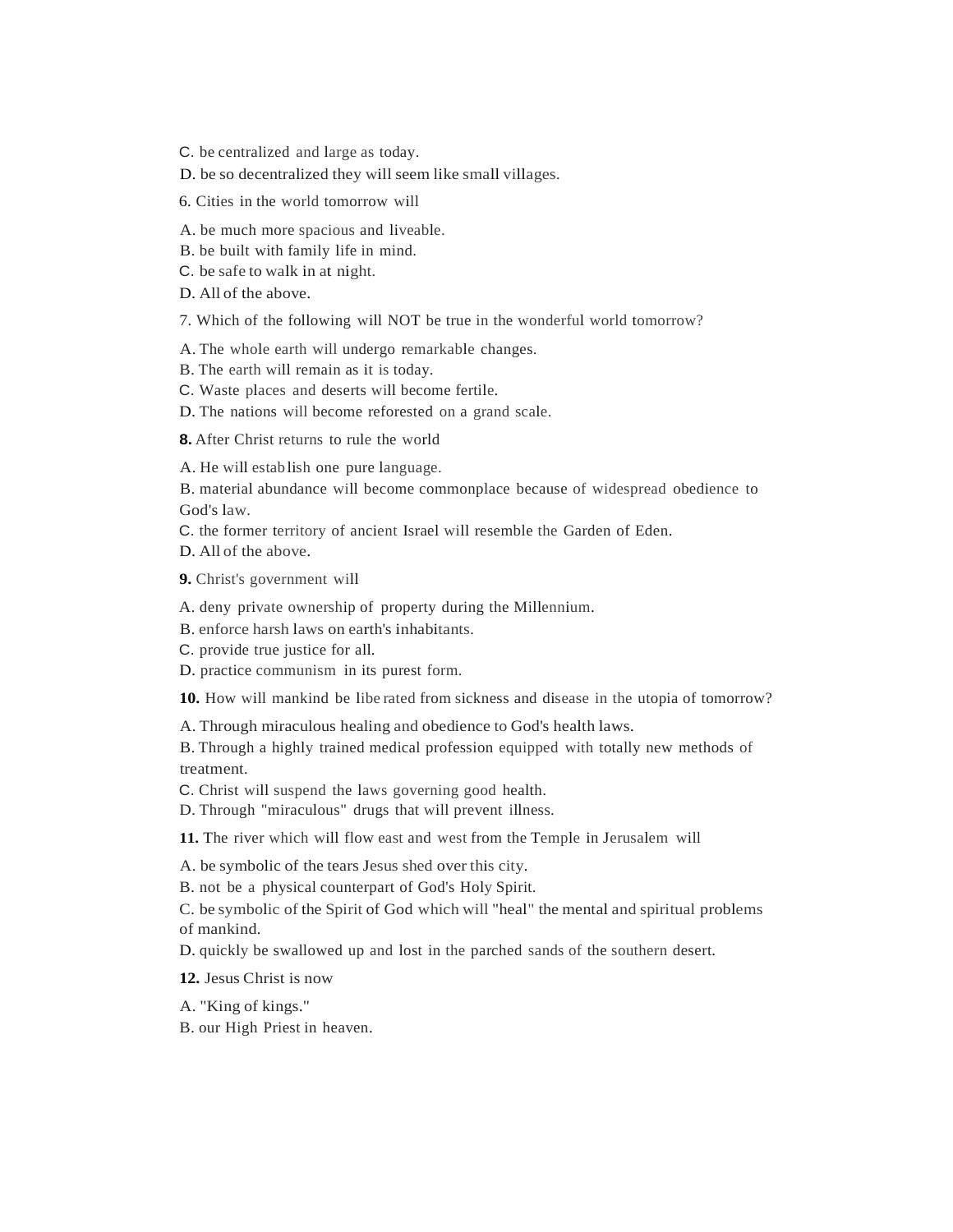C. the God of this world.

D. powerless to dethrone Satan.

**13.** Christ's coronation as "King of kings" will have

A. taken place before His second coming.

B. took place when He conquered Satan the devil.

C. is not really necessary for Him to rule the earth.

D. will take place after He returns to rule the earth.

**14.** As "King of kings," how many great crowns will Christ have?

A. Three, representing rulership over heaven, hell and earth.

B. One

C. Seven

D. Many

**15.** The coming world government will

A. finally become reality through the efforts of great statesmen.

B. be a coalition of man's and God's governments.

C. be established by Christ upon His return.

D. be the last of a long succession of human governments.

**16.** At the beginningof the Millennium, Christ will

A. hesitate to assert His authority to rule.

B. not deal severely with the rebellious.

C. take away free moral agency from mankind.

D. grant resurrected Christians co-rulership with Him over the world.

**17.** Which one of the following is NOT a reason why the world will have to be reeducated at the beginning of the Millennium?

A. Because modern education is based on the Bible.

B. Because modem education has totally rejected the foundation of all knowledge.

C. Because men lac k the spiritual knowledge of God.

D. Because Satan has deceived the world.

**18.** The goal of Christ's reeducation program will primarily be to

A. reform the world's economic system.

B. teach man how to fulfill his democratic responsibility.

C. develop the whole man-physically, mentally, emotionally and spiritually.

D. remold the social life of the community.

**19.** The resurrected saints will

A. have little to do with education in tomorrow'sworld.

B. educate as well as rule over people.

C. rule, but not educate in the Millennium.

D. seldom be able to appear in a material body at will to conduct their duties.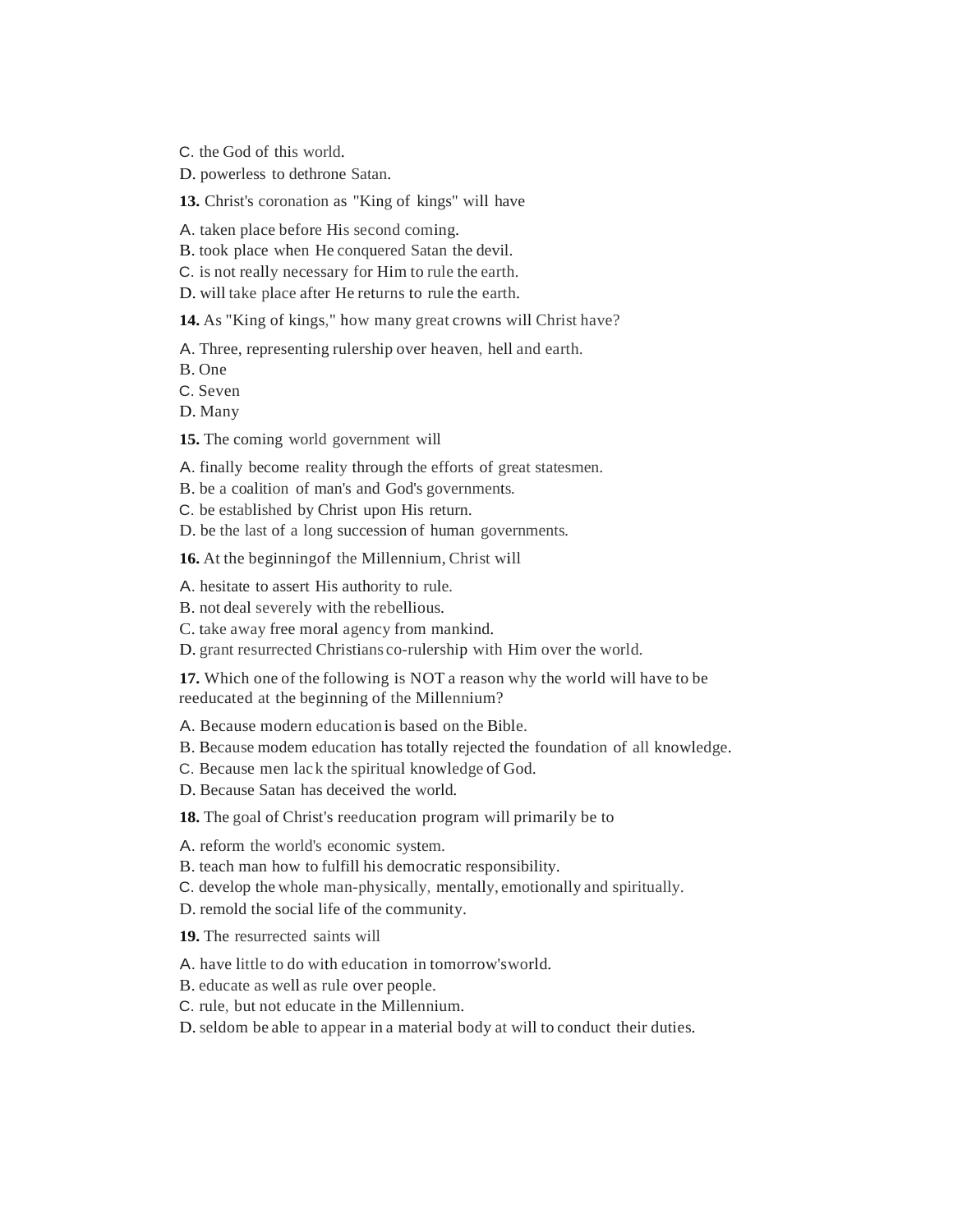**20.** What are the results of true education?

A. True repentance - turning to God's truth and way of life.

B. Happiness and joy.

- C. Material blessings.
- D. All of the above.

**21.** How successful will Christ's reeducation program prove to be?

A. Only the descendants oflsrael will come to know the way of God.

B. The Egyptians and Ethiopians will be the only Gentiles to be reeducated to God's way of life.

C. The whole world will come to know God's truth.

D. It will be a total failure!

**22.** Universal obedience to God's law in the world tomorrow will

A. result only in material blessings.

B. produce temporary world peace.

C. last for a short while.

D. result in universal peace, prosperity and happiness for 1,000 years.

**23.** The most important change destined to occur in tomorrow's world will

A. be in man's hostile attitude toward God.

B. the nature of animals.

C. the weather.

D. the languages.

**24.** How will the change in man's basic attitude become possible?

A. Through human reason.

B. By people receiving God's Holy Spirit.

C. Through self-righteous effort.

D. Certainly through no conscious personal effort.

**25.** What will actually make the world tomorrow a litera l utopia?

A. Great material abundance.

B. Beautiful cities.

C. A verdant earth.

D. The love of God's Holy Spirit manifested in repentant, obedient individuals toward others.

# **ANSWERS TO LESSON 3 TEST**

Rate Yourself

1-A 2-B 3 - D 4-C 6-D 7-B 8 - D 9-C 5 -A  $10 - A$